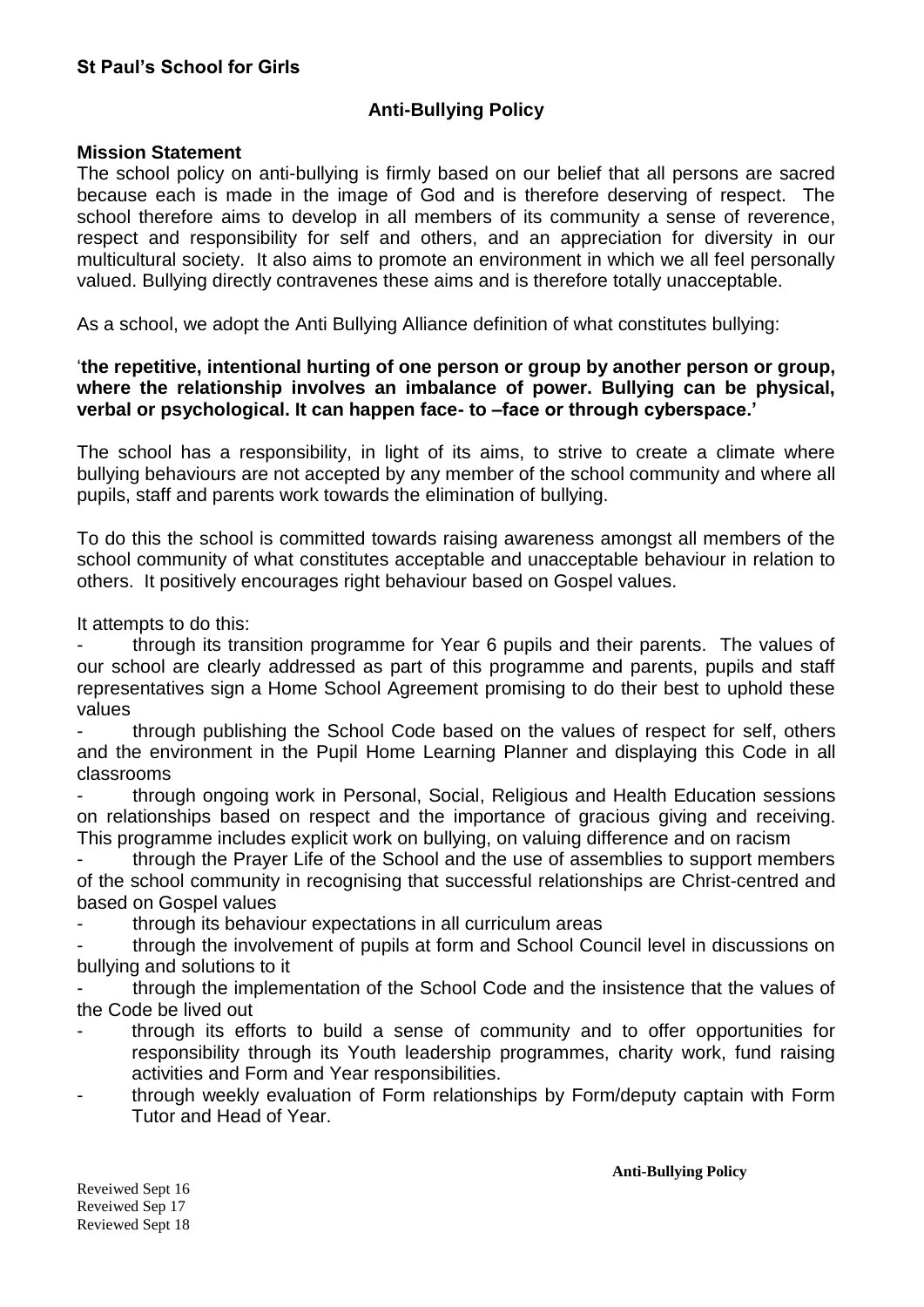- through careful counselling and listening to pupils and their parents, and the offer of support from a member of our Pastoral Team, our School Chaplain, Family Liaison Lead or an appropriate outside agency.
- through the use of appropriate sanctions when those parts of the School Code relating to relationships are not adhered to
- participation in Anti-Bullying week in November each year.

Our emphasis in dealing with bullying is not punitive. We recognise that pupils:

- prefer a non- sanction based response to bullying, fearing retaliation and questioning whether punishment alone would address some of the attitudes and understanding that might be behind the bullying.
- want to be fully involved in the development of the school's response to the bullying that they have experienced.
- prefer responses which are peer orientated (including peer mentoring and peer mediation) which would help them to build wider positive relationships
- advocate for support to be a key component

# **The role of the 'bystander' (or 'outsider')**

When exploring bullying incidents, we must ask ourselves about the roles of all pupils involved in a bullying incident: ringleader (bully), target, assistants, reinforcers, defenders and outsiders (Anti-Bullying Alliance, 2016). These roles are fluid and can change from incident to incident. We have to consider strategies to further develop positive behaviour in school and therefore increase the number of defenders

. A bystander is someone who witnesses bullying, but does nothing to try and stop it. Most young bystanders do not act maliciously, but are simply unaware of their ability to help. On the other hand, some may purposefully aggravate the situation through provoking the bully into action by laughing, cheering or momentarily joining in.

### Why is bullying not reported?

- Young people may not report bullying to an adult because they:
- are scared of confrontation;
- fear repercussions from the bully;
- don't know how to report it;
- do not think an adult can help;
- do not like or know the target:
- rely on someone else to intervene;
- are friends with the bully.

Bystanders play a pivotal role in preventing bullying, as bullies can only thrive in an environment that promotes secrecy. While we do not suggest young people put themselves in danger, there are some safe steps everyone can take to make a positive change.

Bystanders can prevent bullying by:

• reporting the incident to a trusted teacher or adult (this can be done anonymously);

• sticking up for the target through disagreeing with what the bully has said and making it clear that their behaviour is not acceptable;

- rallying the support of a group of peers to stand up to the bully and report the incident;
- making a special effort to include others and befriend peers who appear isolated.

**Anti-Bullying Policy**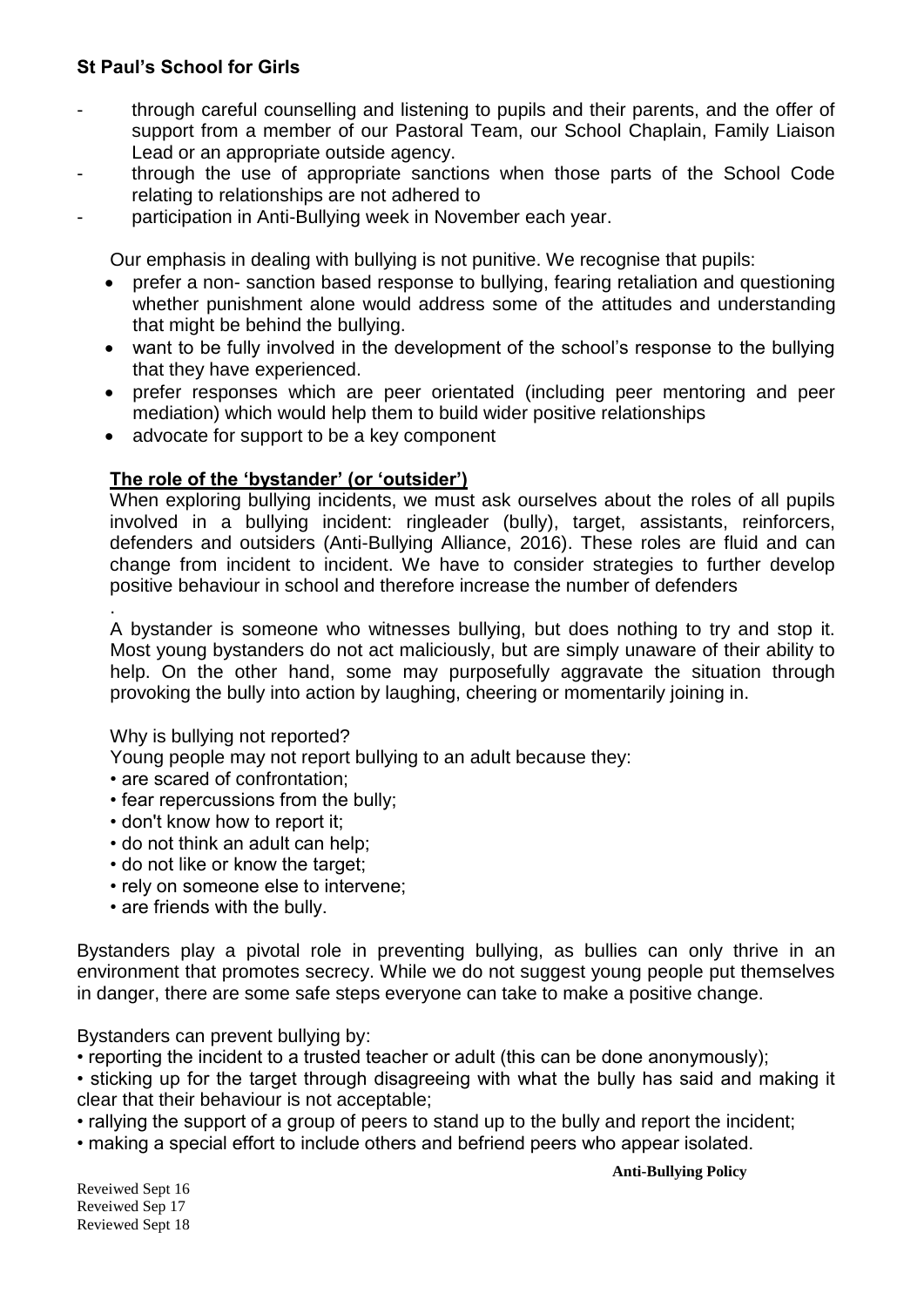It is equally important that our school and parents communicate these points explicitly to our pupils so they know that they will be supported when they make the correct decision not to 'stand by'.

# **Identification of bullying**:

Staff, and parents/carers must be vigilant to recognise any change in a student's behaviour, especially in well-established patterns of behaviour, this may be an indication of bullying. Examples of the many signs which may indicate that a child is being bullied are:

- Items of clothing, property, school work are damaged or lost more often than you would consider normal
- Frequent injuries (bruises, cuts)
- Pupil who is or becomes withdrawn and is reluctant to say why
- Pupil who appears to be continually tired (having not slept from crying or worrying)
- Educational attainment is slowly or suddenly deteriorating
- A reluctance to attend school/ truancy
- Regular complaints of feeling unwell
- Going to or from school by a different route
- Complaints of hunger (possibly indicating that dinner money has been taken
- Money/possession going missing
- Depression a reluctance to eat/play normally
- Moodiness/irritability
- Threats of self- harm/ suicide

Taken individually, the above may not be due to bullying, but a combination may arouse suspicion.

If a student is showing signs of any of the above, it can be an indication that the student is not happy and therefore the cause should always be investigated.

# **Statutory Obligations:**

- Under the Children Act 1989 a bullying incident should be addressed as a child protection concern when there is, "reasonable cause to suspect that a child is suffering, or is likely to suffer, significant harm." Where this is the case, the school staff should report their concerns to their local authority children's social care. Even where safeguarding is not considered to be an issue, schools may need to draw on a range of external services to support the student who is experiencing bullying, or to tackle any underlying issues which may have contributed to a child engaging in bullying.
- The Education and Inspections Act 2006 establishes clear responsibilities for schools to respond to bullying behaviour. This includes encouraging good behaviour and the right to discipline a student for poor behaviour when they are not on school premises.
- The Equality Act 2010 replaces previous anti discrimination laws with a single Act. It requires public bodies to have due regard to the need to:
- $\checkmark$  Eliminate unlawful discrimination, harassment, victimisation and any other conduct prohibited by the Act

**Anti-Bullying Policy**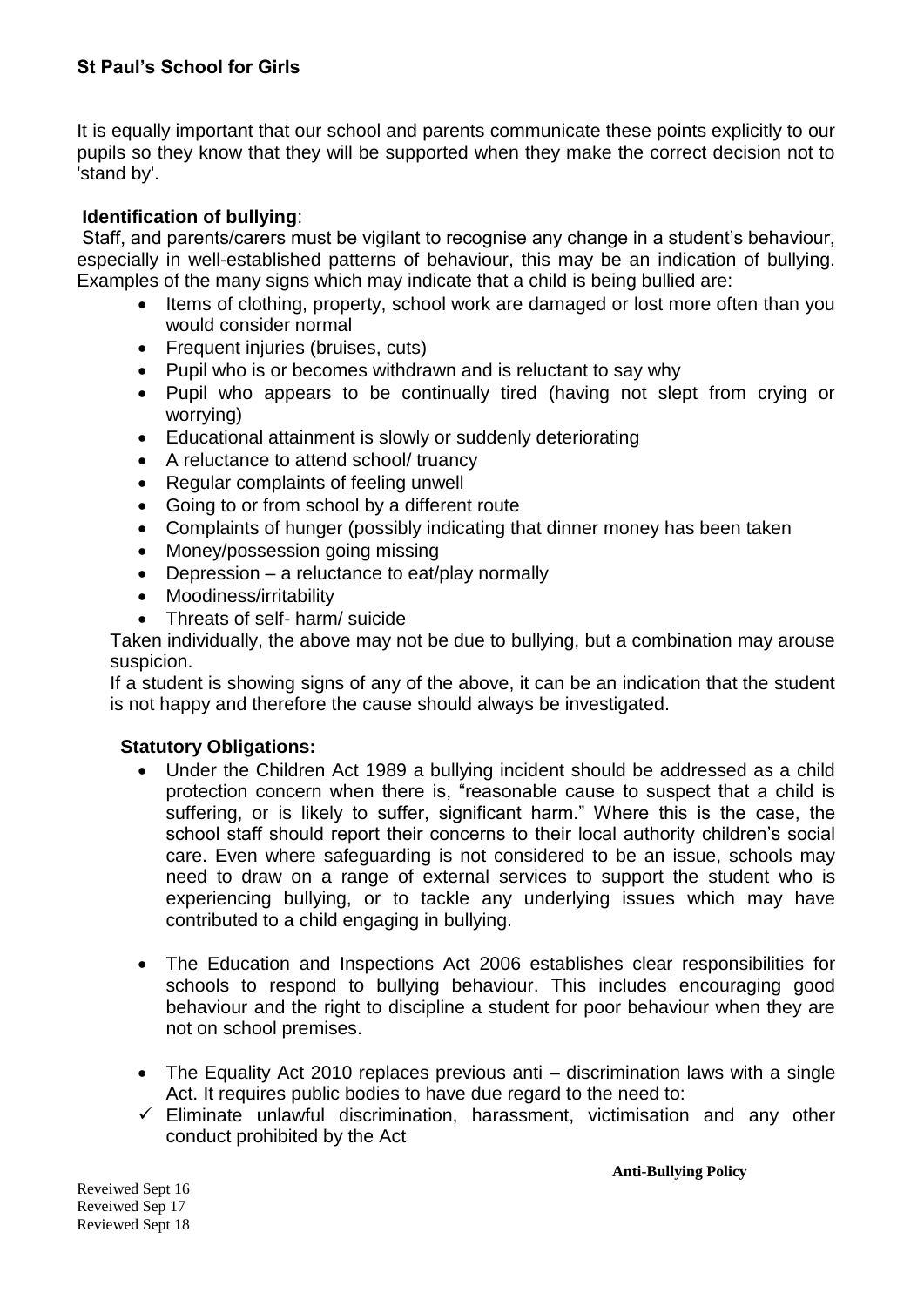- $\checkmark$  Advance equality of opportunity between people who share a protected characteristic and people who do not share it; and
- $\checkmark$  Foster good relations between people who share a protected characteristic and people who do not share it.
- The wider search powers included in the Education Act 2011 gives teachers stronger powers to tackle cyber – bullying by providing a specific power to search for and if necessary, delete inappropriate images or files on electronic devices, including mobile phones.
- Criminal law does not specify bullying as a criminal offence in the UK, however it is important to bear in mind that some types of harassing or threatening behaviour – or communications- could be a criminal offence for example under the Protection from Harassment 1997, the Malicious Communications Act 1988, the Communications Act 2003 and the Public Order Act 1986. The school may need to seek assistance from the police if an incident is considered to be a criminal offence.

# **2. Procedure for Dealing with Incidents of Bullying behaviour:**

### **Pastoral Team: Planning a response (as suggested by the Anti Bullying Alliance)**

- 1. Secure the safety of the target  $\Box$  Take action and record
- 2. Focus on addressing the behaviours  $\Box$  Identify the bullying group, take action and monitor
- 3. What are the attitudes and values underpinning the behaviours?  $\Box$ ) Develop a wider resolution plan with the pupil and parents. Review.
- 4. What additional support or expert knowledge is needed?  $\Box$  What are the outcomes you want to see? Where is the data?

# **Our guiding principle is that no incident should ever be ignored.**

### Investigate:

All incidents reported in school must be thoroughly investigated to ascertain as much of the truth as possible. All parties involved must be spoken to. Within the investigation it is important to determine whether the action was a 'repetitive, intentional hurting of one person or group by another person or group, where the relationship involves an imbalance of power' or a one off relational conflict which could be more easily resolved.

### Report, Record and Check:

More serious and recurring incidents, and incidents reported by parents must be referred to the Head of Year to be dealt with. The Head of Year must keep a careful record of the report made to them, their subsequent investigations, the action they have taken and, where appropriate, details of parental involvement. If a parent has reported the incident the HOY must inform the parent of their actions. The HOY must also keep the Pastoral Assistant Head teacher informed of their concerns and actions. In those cases, where investigations of the concerns of parents or a pupil suggest that the bullying has been of a long term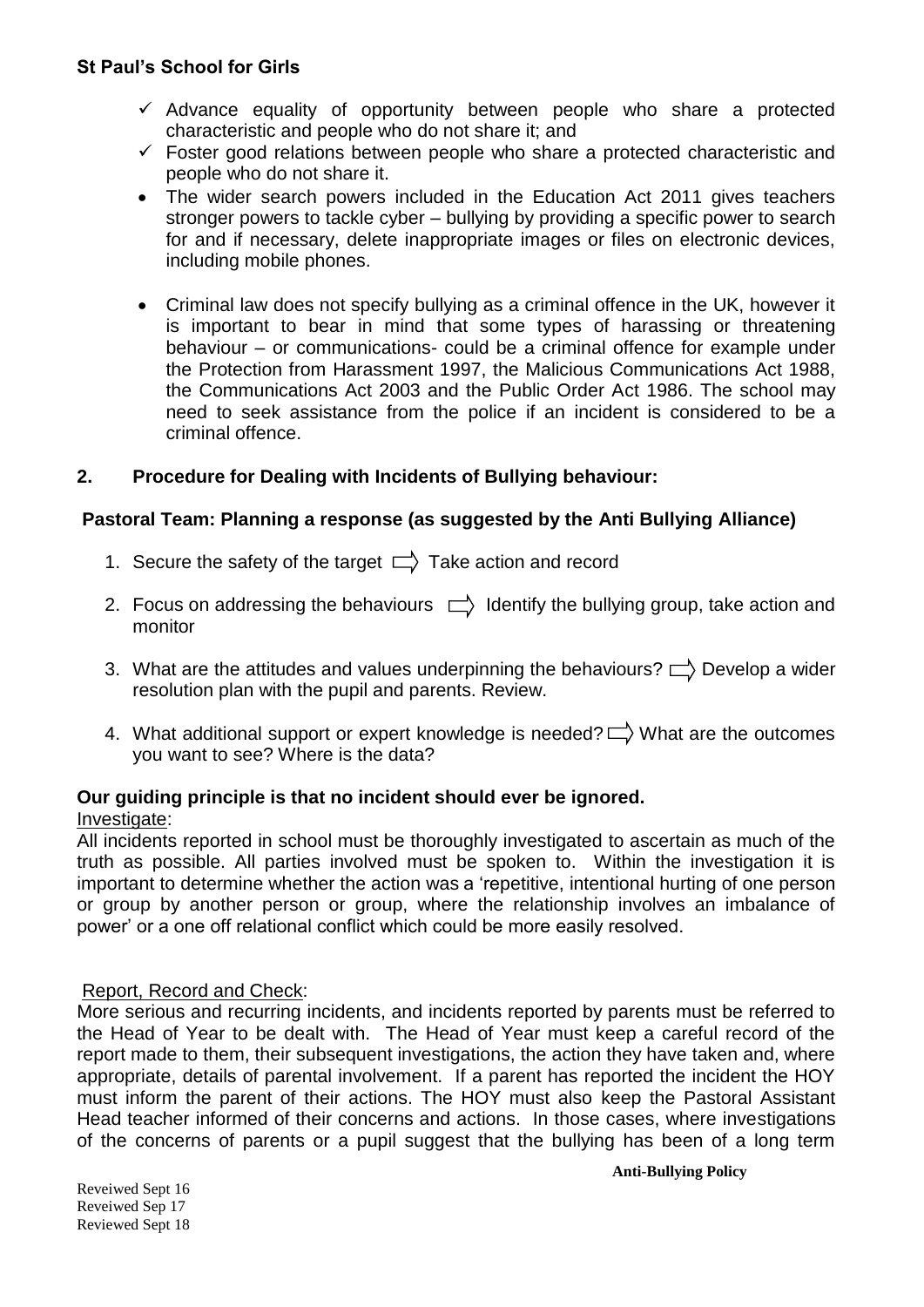nature, is across many different year groups or is likely to continue the Head of Year should involve the Pastoral Assistant head teacher more directly. They will then work together, usually with the support of parents, to resolve the situation. In those incidents involving physical violence and the apparent total breakdown of relationships, the Head of Year will always seek the support of the Assistant Head teacher (Pastoral care). They will work together with the pupils and their parents to rebuild good relationships. The Head of Year will keep parents informed. Any teacher, dealing with an incident, should always check at least one month later that the situation has been resolved. Separate records must be kept of any incident of a racist nature, and the must inform the Assistant Head teacher (Pastoral care). Serious bullying incidents are reported to the Assistant Head teacher (Pastoral care) to keep a separate record.

### Reparation:

All staff dealing with incidents of bullying should attempt to rebuild good relationships. They should correct the individuals concerned, in the light of the message of the Gospel and our belief that all persons are deserving of respect. They should make it clear to the victim that revenge is not appropriate and to the bully that her behaviour is unacceptable. They should make every effort to resolve the problem through careful counselling of both parties. Where it is considered appropriate, the parties involved should be given the opportunity to talk out their differences in an attempt to resolve their problems.

#### The Use of Sanctions:

To help girls recognise the importance of respect and the value of good relationships, sanctions may be used by Heads of Year, any member of the Senior Leadership Team, and the Head teacher. These sanctions vary according to the degree of seriousness of any incident regarded as bullying, from speaking quietly to all individuals concerned for minor, yet recurrent offences such as name calling, to exclusion for major incidents such as physical violence. The sanctions most commonly used are detentions and withdrawal from privileges for offences such as deliberate and hurtful gossip. In some cases, younger pupils will be referred for support from older pupils, such as Guardian Angels, who can support them in the right way.

### Parental Involvement:

Heads of Year and any member of the Senior Leadership Team may choose to contact parents to prevent more minor incidents from escalating. In those incidents, where sanctions other than speaking quietly to individuals are used, they will always inform parents and seek their support to resolve the situation and to effect a reconciliation. Parents will always be kept informed of their actions and their views sought on whether or not a resolution has been reached. This should be done within one month of a report being made.

Parents will be signposted to external support agencies as appropriate:

[www.anti-bullyingalliance.org.uk](http://www.anti-bullyingalliance.org.uk/) [www.familylives.org.uk](http://www.familylives.org.uk/) ( 0808 800 2222) [www.ceop.police.uk/safety-centre](http://www.ceop.police.uk/safety-centre) [www.internetmatters.org.uk](http://www.internetmatters.org.uk/) www.childnet.com

Incidents involving non-teaching staff: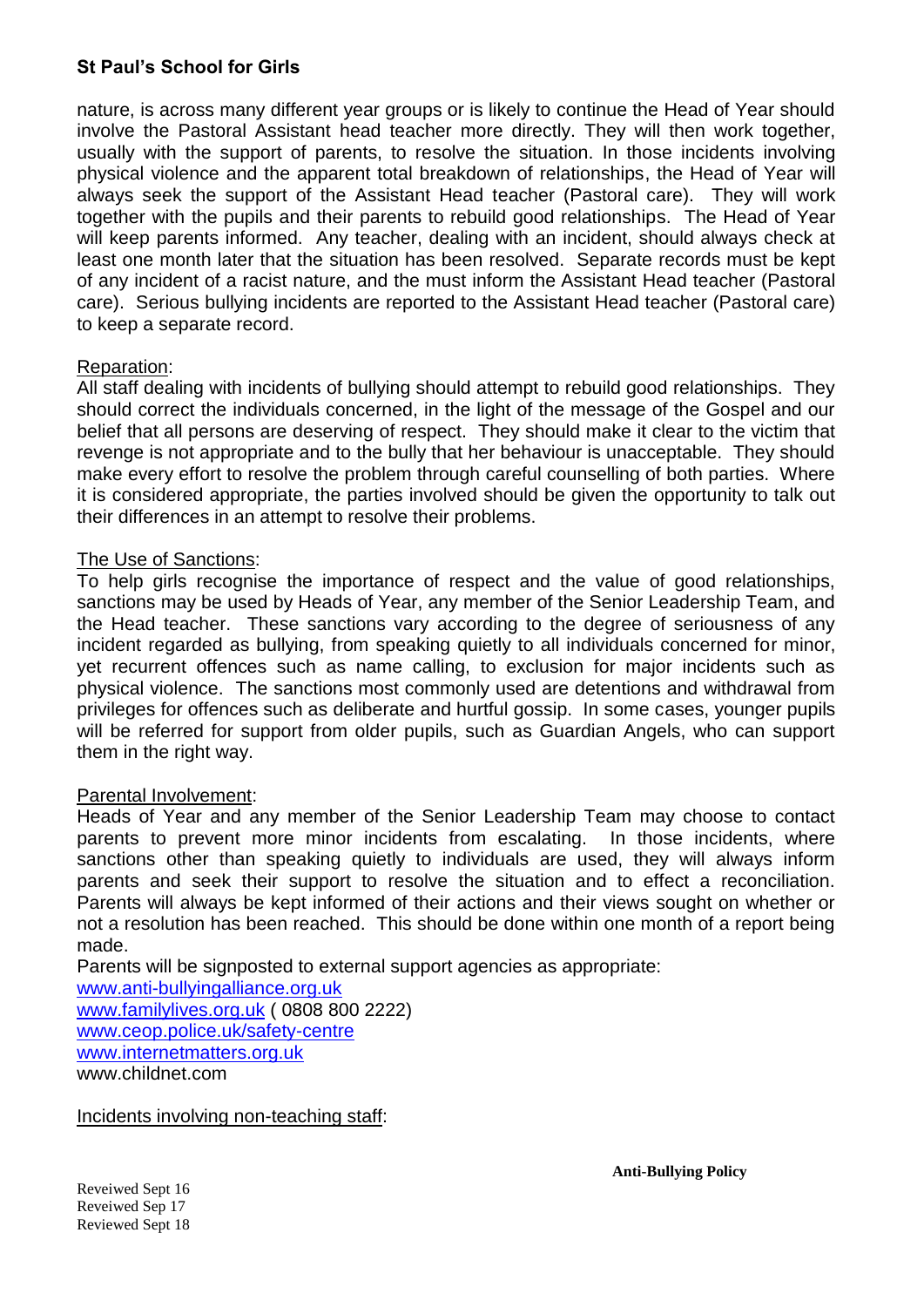Where an incident of bullying is brought to the attention of any member of the non-teaching staff, she or he should always report it to a Head of Year or a member of the Senior Leadership Team. The incident will then be investigated following the normal procedures. In the event of a very minor incident, such as a one-off name calling, the Head of Year or a Senior Leadership Team member will invite the Form Tutor to deal with it.

### **Cyberbullying**

As a school we are aware of the benefits of new technologies in increasing the pace and scope of communication but are also mindful that their popularity provides increasing opportunities for misuse through 'cyberbullying'. We have incorporated a page in the Home Learning Planner regarding the appropriate use of social networking sites. Our response to cyberbullying reflects our mission statement to educate our pupils to strive for academic excellence by accessing the wealth of information available on the internet while also striving for personal excellence in the 'right use of freedom' in a 'spirit of respect and responsible love.'

### What is cyberbullying?

Cyber bullying is the misuse of digital technologies or communications to bully a person or a group, typically through messages or actions that are threatening and/or intended to cause offence, anxiety or humiliation.

Examples of cyber bullying:

• Abusive comments, rumours, gossip and threats made using digital communications and/or technologies - this includes internet trolling.

Sharing pictures, videos or personal information without the consent of the owner and with the intent to cause harm or humiliation.

• Hacking into someone's email, phone or online profiles to extract and share personal information, or to send hurtful content while posing as that person.

• Creating dedicated websites that intend to harm, make fun of someone or spread malicious rumours.

• Pressurising someone to do something they do not want to such as sending a sexually explicit image.

(Kidscape website, 2016)

We will adopt our full range of anti-bullying strategies to combat this form of bullying.

- The ICT curriculum teaches pupils about the risks of new communications technologies, the consequences of their misuse, and how to use them safely. The PSHE programme incorporates time for all Formation Tutors to explain the School E-learning policy each year.
- Child Net Digital Leaders are pupils who are taking the lead on teaching other pupils about risks online, and will lead assemblies and support individuals.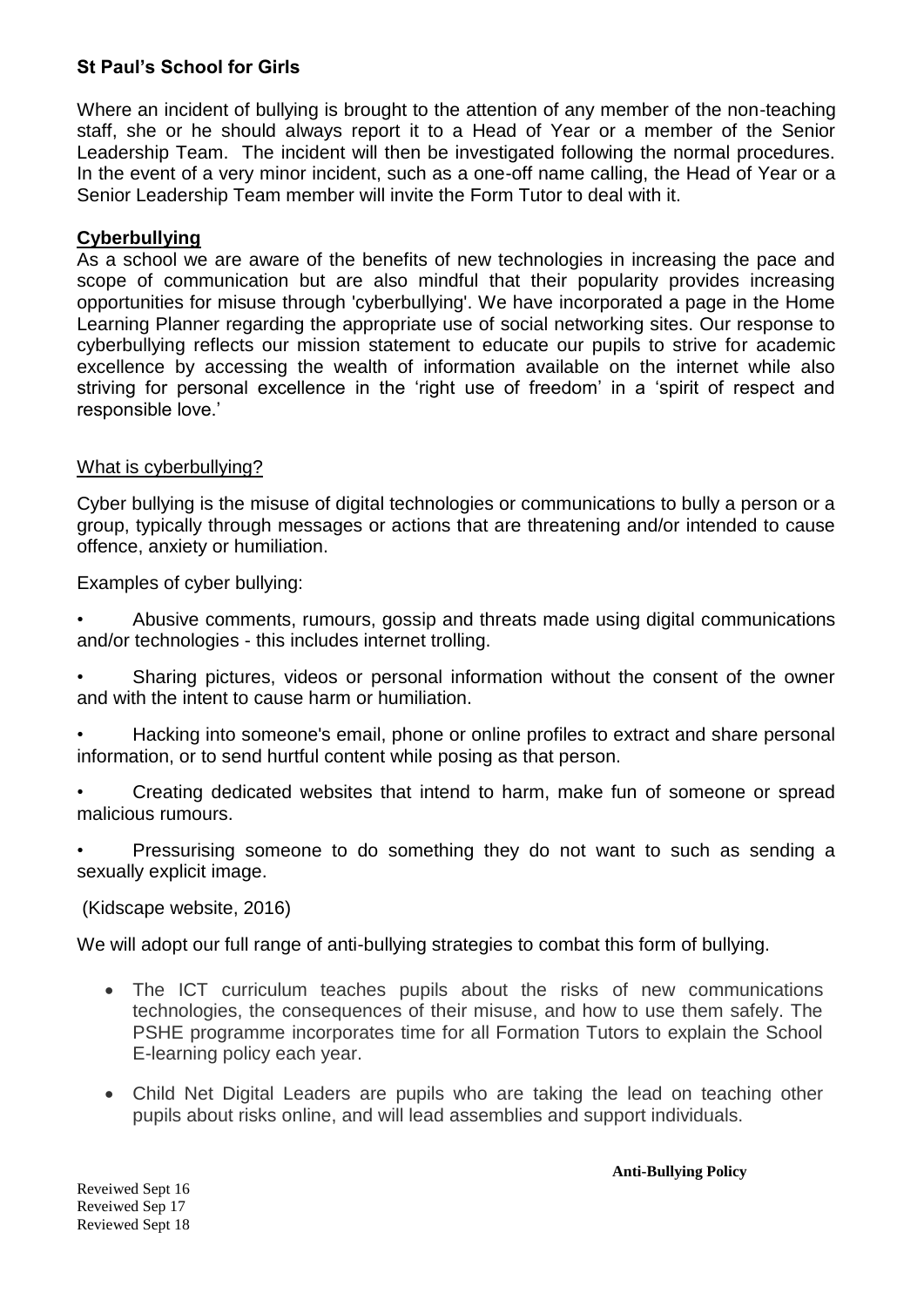- All E-communications used on the school site or as part of school activities off-site are monitored by the Network Manager and **the company Envisigo** If cyberbullying is highlighted an investigation is carried out and parents informed. One possible sanction is the withdrawal of internet access.
- Our mobile phone policy specifically states that mobile phones are not to be used during the school day and unauthorised use, including its use for texts or picture bullying, will lead to confiscation.
- Internet blocking technologies are continually updated and harmful sites are blocked by the Network Manager.
- All parents and pupils have signed an e-learning policy ensuring new communications technologies are used safely; taking account of local and national guidance and good practice. This policy is in the Home Learning Planner of each pupil.
- Year 7 Parents' Information Evening includes a workshop specifically on ICT. In this workshop all parents are informed about strategies for ensuring their daughter's safety on the internet as well as the appropriate uses and potential abuses and dangers of ICT technologies.
- School works closely with police on managing cyberbullying. Police talks on bullying as part of the PSHE programme, always include cyberbullying and the legal sanctions.
- As a school we will both make referrals to and advise parents to inform the Police with regards to cyberbullying
- The school participates in Anti-Bullying week which also incorporates issues relating to cyberbullying.

If parents / carers are concerned, please contact the school. We would ask all parents to:

- Be vigilant of how their child uses such technologies
- Use the relevant safety tools that are available to help monitor and manage the internet
- Keep any evidence of offending emails, text messages or online conversations
- Refer to information on our school website for support. The information on [www.childnet.com](http://www.childnet.com/) is particularly helpful for advice on monitoring use of the internet.

# **Confidentiality**

All staff involved in the investigation of a bullying incident will be respectful of the confidentiality of all students involved. The safeguarding policy will be referenced if there are safeguarding concerns and information may need to be shared with other agencies to ensure the safety and well-being of the student/s.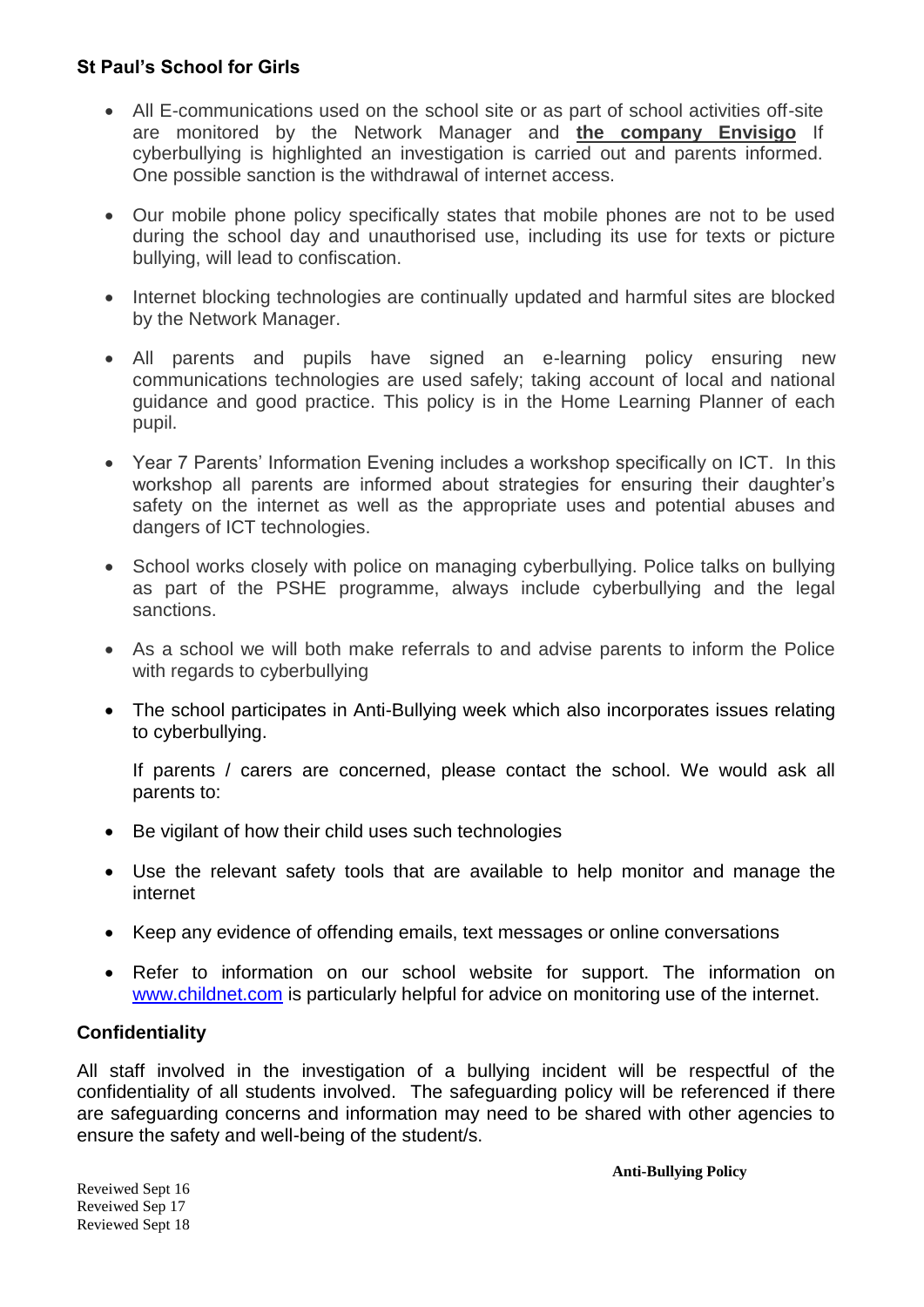### **Staff Training**

All staff will know of this policy at induction and through CPD meetings. Staff will receive updated information about anti-bullying and be supplied with appropriate resources. Staff have a professional responsibility to maintain their competence in responding appropriately to any bullying incidents and to seek further advice and support from a senior colleague if needed. Staff who are identified as requiring extra support will be offered support through the Senior Leadership Team and this may include shadowing, reflection, internal/external training etc.

### **Review**

This policy will be reviewed annually by Anne Marie Canavan (DSL) and the Governing Body

Policy updated: September 2017

Review Date: September 2018

### **Appendix A: Advice for pupils who experience cyber bullying (Kidscape, 2016)**

Cyber bullying can seem like a never ending torment, especially when there are many people involved. But there are steps you can take, and people you can talk to in order to make it stop.

#### **Recognise it**

Know what to look out for: Cyber bullying comes in many different forms; make sure you know how to recognise it when it happens.

Find the cause: Try to establish who is behind it, and why they may have targeted you. Make sure you keep the evidence, as without proof, it will be hard to make a complaint.

### **Report it**

Unless you report cyber bullying to an adult, it is very unlikely to stop. Start by talking to your parents or guardians about the types of cyber bullying you have experienced. They will be able to help you in reporting it to the following people:

The school: The school has a responsibility to protect you from bullying, even if it happens offsite, online or over the phone. Ask your parents to schedule a meeting with your teacher, and be prepared to talk to them about who has been involved.

Service providers: There are very simple steps you can take to report cyber bullies who contact you by phone, email and on social media. These are all outlined here.

The police: Forms of cyber bullying such as threatening phone calls or messages may be an illegal offence that the police can help with. Ask your parents to contact your local police station for more information.

### **Prevent it**

**Anti-Bullying Policy**

Reveiwed Sept 16 Reveiwed Sep 17 Reviewed Sept 18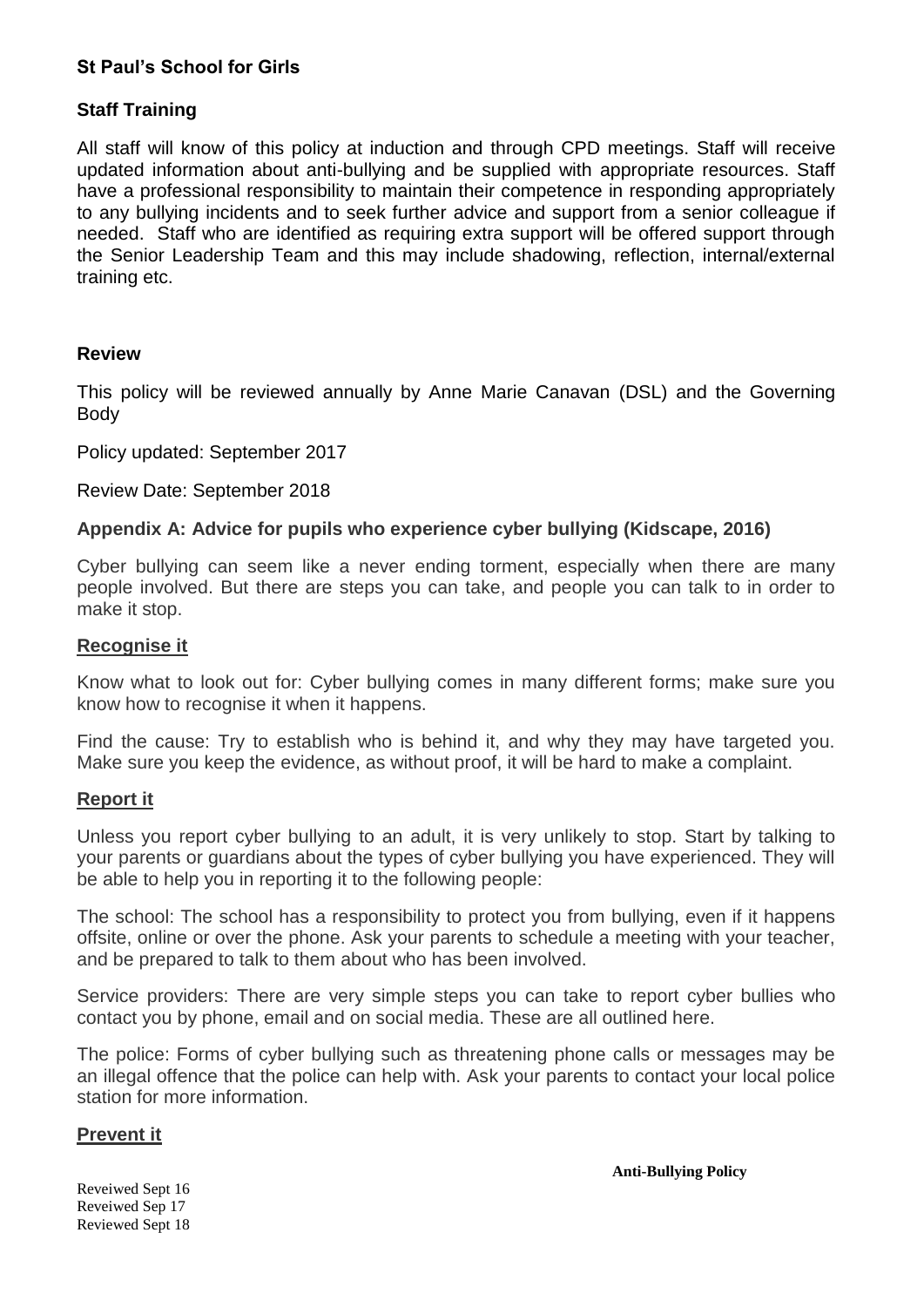Don't respond: Never get involved in arguments online, as this will only escalate the situation and make it much worse.

Block the bullies: You can easily prevent cyber bullies from being able to contact you by following our cyber safe settings.

Increase your privacy: Unfortunately, some people use the internet to cause harm to others. Don't let this small group ruin your experience, but be sensible with the information you share. Follow our privacy guidelines to keep yourself protected.

Respect your online presence: It is easy to forget that the cyber world is the real world, and what you share online can have huge consequences. It is therefore so important that you always think before you post!

#### **The law is on your side**

The Protection from Harassment Act, the Malicious Communications Act 1988 and Section 43 of the Telecommunications Act may be used to combat cyberbullying. People may be fined or sent to prison for up to six months.

#### **Staying safe on social media**

Most people use social media to stay connected with friends and have fun. However, there are many that don't play by the same rules, and instead merely use it as a platform to offend people or cause them harm.

Don't let these users ruin your experience, but make sure that you are sensible by keeping your profiles secure. Avoid being a target by following these simple steps.

#### **Set your profiles to private**

Do you really want the whole world seeing everything that you post online? Set profiles to 'friends/followers' only.

#### **But don't get complacent**

Even with strong privacy settings in place, it is important that you come to terms with the fact that what you post online is never really private. It is therefore imperative that you always think before you post.

#### **Recognise the fakes**

Not everyone on social media will be who they say they are. We don't want to scare you, but there will be adults who want to cause young people harm. These people might hide behind profiles that claim to be much younger, be enrolled in school and/or have similar interests to people your age. Be very wary of anyone you don't know taking an unusual amount of interest in connecting with you. Never meet up with anybody who you haven't met in person, and make sure that you only accept friend requests from people you know

There is no positive reason why a complete stranger would need access to your personal account. If you are posting for a wider, public audience such as for a fan account or campaign, do this in a separate dedicated profile.

**Anti-Bullying Policy**

Reveiwed Sept 16 Reveiwed Sep 17 Reviewed Sept 18